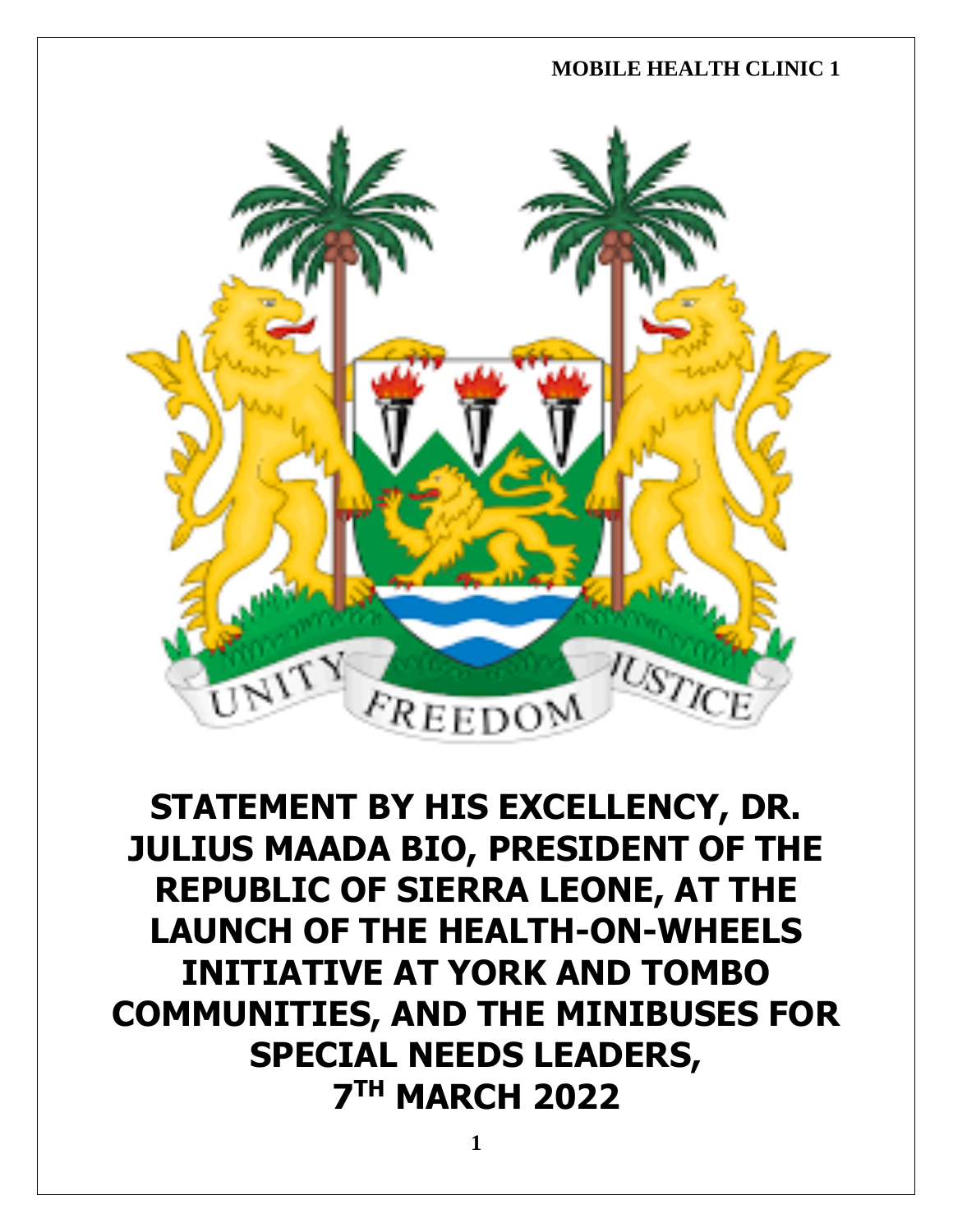Madam First Lady, Chief Minister, Ministers of Government, Our friend and partner, Ambassador Hu, Ambassador of the People's Republic of China to Sierra Leone, Development partners in the Health Sector, Distinguished Ladies and Gentlemen, Good morning:

1. Let me start by thanking our friends, the Government and people of the People's Republic of China, who have believed in our vision for our country, invested in that vision, and assured us of their continued support. As Ambassador Hu Zhangliang has indicated, we will continue to work within a spirit of mutual trust and respect to deepen that relationship and expand areas of cooperation.

2. In 2018, I made a pledge to improve the human capital development outcomes of our nation. I did so knowing that only well-educated, healthy, and well-fed citizens can deliver sustainable and inclusive development for this nation.

3. Our commitments in our New Direction Manifesto and the Medium-Term National Development Plan align with global sustainable goals. But we see improving human capital development outcomes – improving health outcomes and educational outcomes – not just as mere objectives to tick off. We see them as requirements and drivers of sustainable development in our country.

4. So, Sierra Leone's commitment to achieving Universal Health Coverage has been evident in our international commitments, our partnerships with various nations and multilateral institutions, and our efforts to restructure our national health sector.

5. Our efforts in the sector have been guided by the dimension of universal healthcare – more and better service, more equitable coverage, and more access – both physical access and affordability.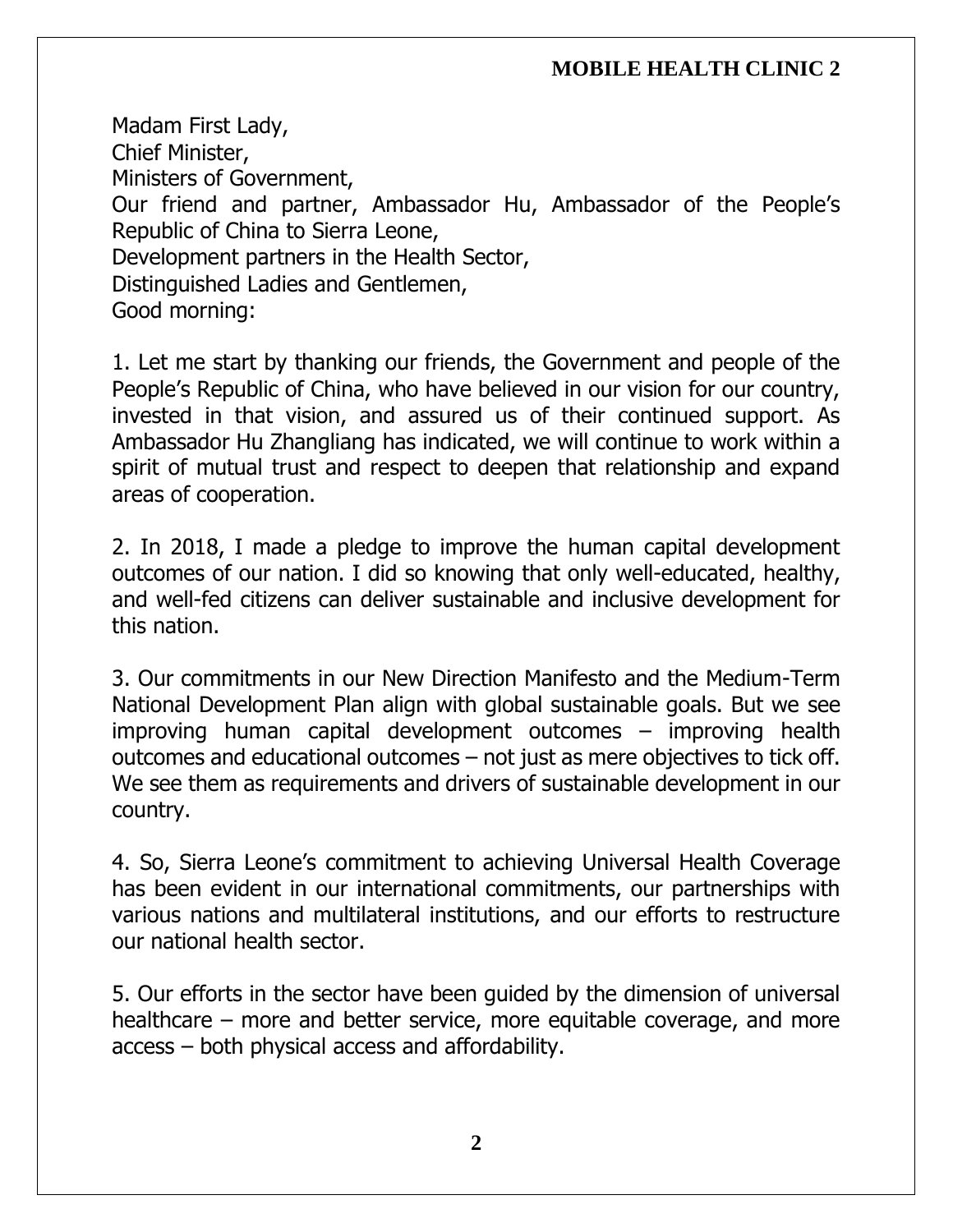6. We are one of the few countries in West Africa to invest over 12% of our budget into health care. My Government has allocated over 75 billion Leones to refurbishing, improving, or rebuilding healthcare infrastructure right across the country. For the first time in fifteen years, I repeat, for the first time in fifteen years, my Government has undertaken to rehabilitate Makeni Government Hospital, Magburaka Government Hospital, Port Loko Government Hospital, Kabala Government Hospital and other regional hospitals.

7. This is in addition to recruiting more nurses and midwives, improved working conditions for nurses and healthcare workers, more laboratories, more ambulances, and more Community Health Clinics that have taken healthcare to within a 5-mile distance of every Sierra Leonean.

8. The impacts of these investments are significant by any measure and stand above politics. Since 2018, maternal mortality has been reduced from 1165 to 720 per 100,000 people. Far fewer mothers are dying in childbirth. Far fewer infants and children under five are dying. There has been a 100% increase in the number of people living with HIV receiving lifesaving treatment from just over 23,000 in 2017 to over 46,000. Malaria-related deaths have also been reduced by 47% - far fewer people are dying of malaria. Add these to our much-lauded fight against successive waves of COVID-19 and you will see that, in just 4 years, we have made great progress as a nation.

9. So, our actions and interventions in the area of human capital development, be it education or healthcare, have been intentional, inclusive, and innovative.

10. They are Intentional because they have been well-thought-out and planned and we have engaged our development partners and made a clear case, where necessary.

11. They are inclusive because we have looked very closely at the barriers that citizens in hard-to-reach and far-to-reach areas face in accessing healthcare and education as the case may be. We have also considered the special needs of those populations. We believe that equal access to available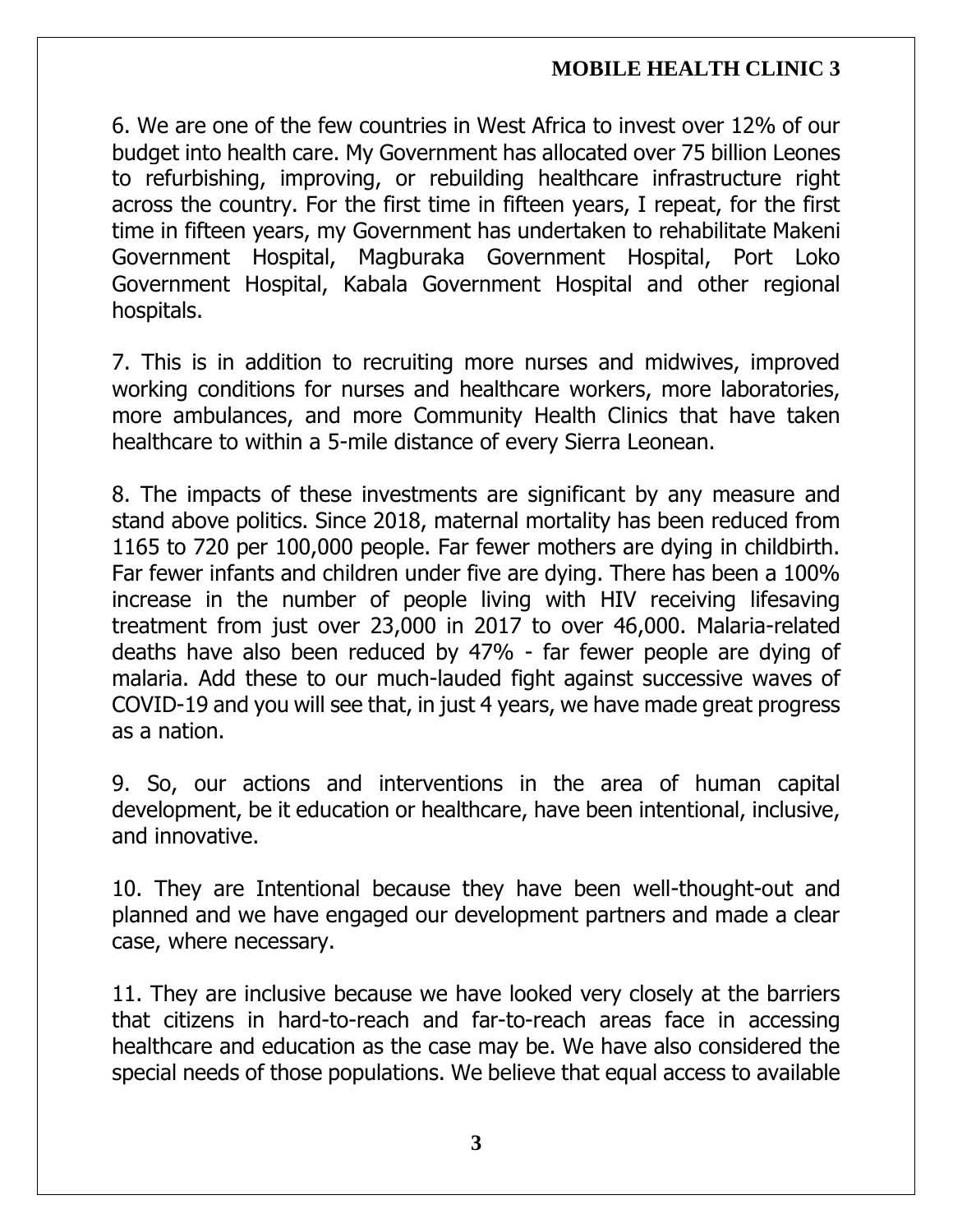services and resources and meaningful inclusion in the full scope of services are a must.

12. They are innovative because we are open to and we are willing to implement new and creative ways of providing resources and services to our citizens.

13. So, let me once again thank the Government and people of the People's Republic of China for supporting this "Health-on-Wheels" programme. As I indicated earlier, it is intentional, innovative, and inclusive.

14. It is in fulfillment of the fourth target of our national development plan that seeks to increase modern diagnostic and specialist treatment in the country and improve secondary healthcare systems.

15. It brings inclusive quality and equitable health services to the doorsteps of Sierra Leoneans in some of the most deprived areas of the country - citizens who have limited access to health services.

16. It is an innovative initiative that brings healthcare to the doorsteps of Sierra Leoneans with a full complement of health staff – a doctor, dentist, ophthalmologist, pharmacist, nurses, midwives, community health officer, and data entry officer.

17. These dedicated officers will provide specialised health outreach services to the remotest part of the country where their services are most needed. They will provide the diagnostics, treatment, and referral services as needed.

18. I expect staff to be courteous, polite, compassionate and avoid all sorts of negative conduct that will imperil the success of this initiative. Charging underhand payments, illegally selling healthcare supplies and medication, siphoning fuel will not make you rich. It simply deprives regular, sick Sierra Leoneans of healthcare. Your actions may lead to a pregnant woman, an infant, or an elderly person dying needlessly. It is your duty to maintain the programme and safeguard the equipment.

19. I have requested the Minister for Health and Sanitation to ensure that over the next four months, each of the 193 Chiefdoms should be visited by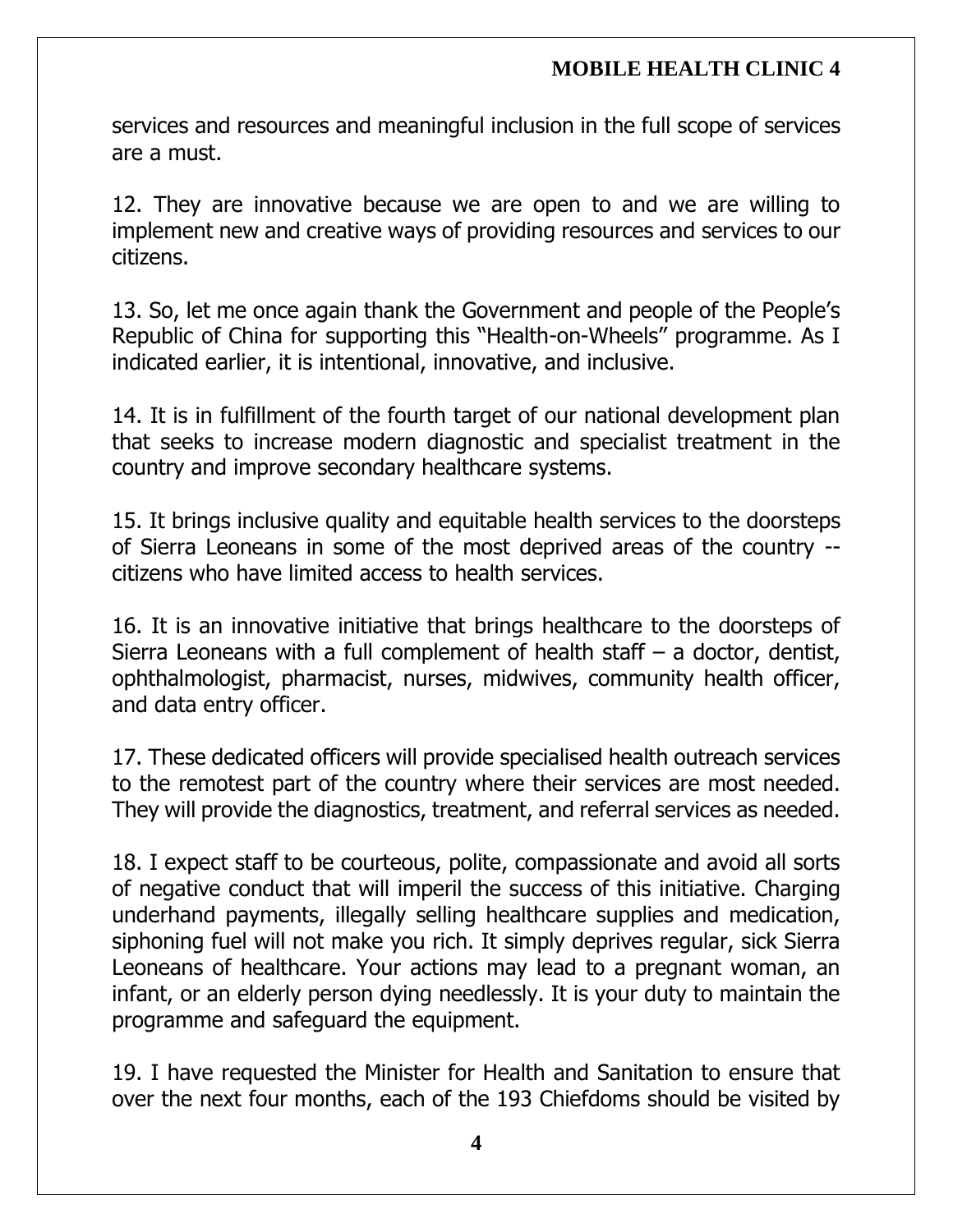the health bus providing services to more than one million people including children, school children, young people, pregnant women, and particularly the elderly.

20. I also request that the Ministry of Health undertake a baseline study and continuously monitor and assess the impact of this initiative on the health outcomes of our citizens.

21. In addition to diagnosing and providing treatment of diseases, these buses will also support the national COVID-19 vaccination Programme in various parts of the country.

22. Let me emphasise that the health-on-wheels initiative will complement NOT REPLACE routine health services in the country. As stated earlier, our investments will continue as planned in all areas of healthcare.

23. In the areas of education, we also have a National Policy on Radical Inclusion in Schools that seeks to ensure that schools throughout Sierra Leone are accessible to, and inclusive of, all children especially those who are otherwise marginalised or excluded.

24. The policy caters specifically for children with disabilities, children from low-income families, children in rural and underserved areas; and, girls especially girls who are currently pregnant and in school or are parent learners.

25. For the first time in the history of this country, my Government procured 50 buses for students that were distributed across the country to transport children to and from learning institutions.

26. But some student populations have special needs and the general buses were not easily accessible to all pupils. For that reason, my Government has acquired 5 Mini Buses to be distributed to the following Special Needs schools:

- 1. Milton Margai School for the Blind in Freetown;
- 2. Koidu School for the Blind in Kono;
- 3. Bombali School for the Blind in Makeni;
- 4. Kabala School for the Blind in Kabala; and